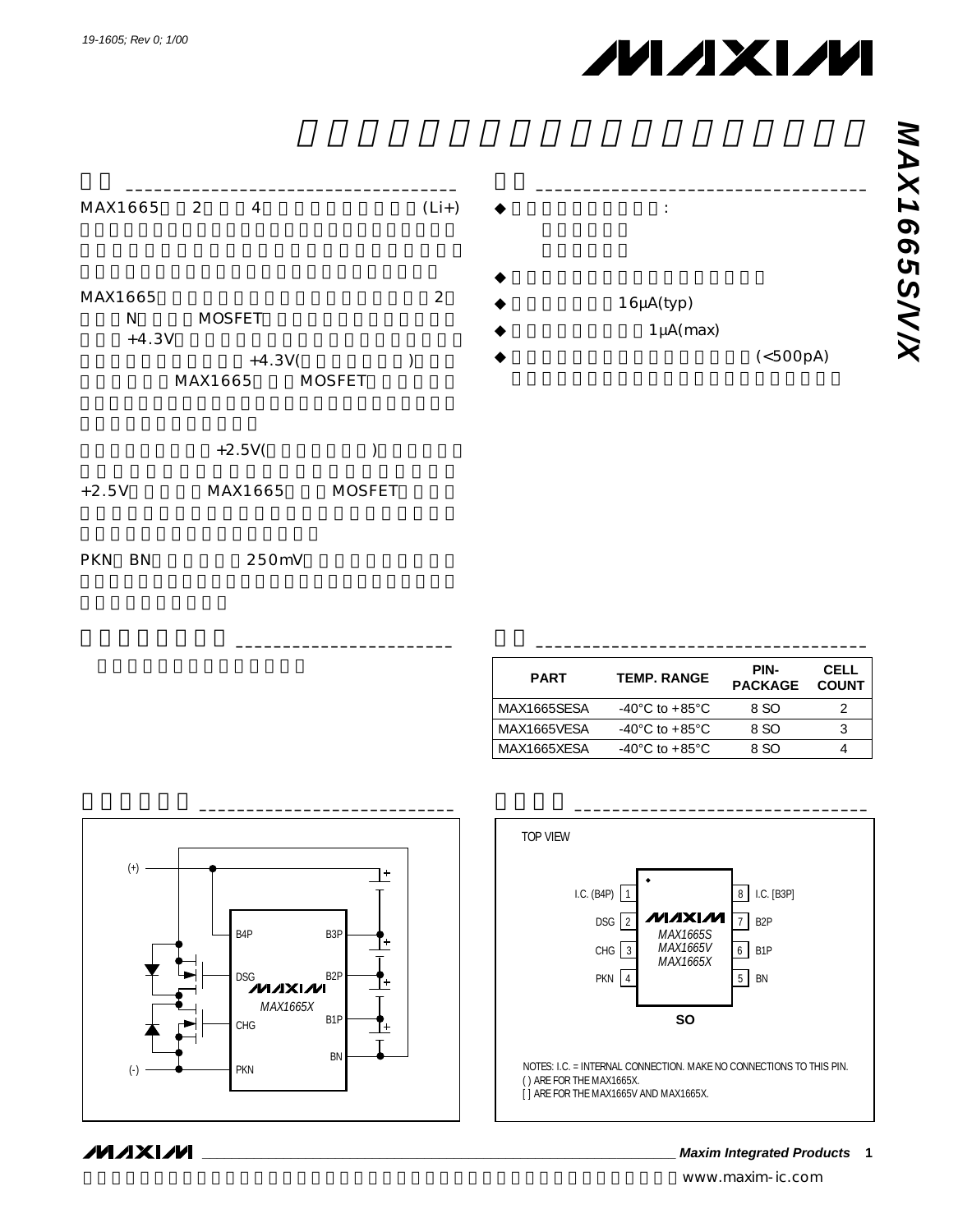#### **ABSOLUTE MAXIMUM RATINGS**

|                                                            | B3P to BN (MAX1665V)         |
|------------------------------------------------------------|------------------------------|
|                                                            | B4P to BN (MAX1665X)         |
|                                                            | Continuous Power Dissipation |
| B1P to PKN, B2P to B1P, B3P to B2P, B4P to B3P-0.3V to +6V | 8-Pin SO (derate 5.88mV      |
|                                                            | Operating Temperature Rar    |
|                                                            | Junction Temperature         |
|                                                            | Temperature Range            |
|                                                            | Lead Temperature (solderin   |
|                                                            |                              |
|                                                            |                              |

| Continuous Power Dissipation $(T_A = +70^{\circ}C)$ |  |
|-----------------------------------------------------|--|
| 8-Pin SO (derate 5.88mW/°C above +70°C)471mW        |  |
| Operating Temperature Range 40°C to +85°C           |  |
|                                                     |  |
|                                                     |  |
| Lead Temperature (soldering, 10s) +300°C            |  |
|                                                     |  |

*Stresses beyond those listed under "Absolute Maximum Ratings" may cause permanent damage to the device. These are stress ratings only, and functional operation of the device at these or any other conditions beyond those indicated in the operational sections of the specifications is not implied. Exposure to absolute maximum rating conditions for extended periods may affect device reliability.*

#### **ELECTRICAL CHARACTERISTICS**

(VB2P = 8V (MAX1665S), VB3P = 12V (MAX1665V), VB4P = 16V (MAX1665X), **TA = 0°C to +85°C**, unless otherwise noted. Typical values are  $a \overline{t} T_A = +25^{\circ} C$ .)

| <b>PARAMETER</b>                    | <b>SYMBOL</b>         |                                                                        | <b>CONDITIONS</b> | <b>MIN</b>          | <b>TYP</b>     | <b>MAX</b>       | <b>UNITS</b> |
|-------------------------------------|-----------------------|------------------------------------------------------------------------|-------------------|---------------------|----------------|------------------|--------------|
| <b>B2P Voltage Range</b>            | V <sub>B2P</sub>      | MAX1665S                                                               |                   | $\overline{4}$      |                | 10               | $\vee$       |
| <b>B3P Voltage Range</b>            | V <sub>B3P</sub>      | MAX1665V                                                               | 4                 |                     | 15             | $\vee$           |              |
| B4P Voltage Range                   | V <sub>B4P</sub>      | MAX1665X                                                               |                   | $\overline{4}$      |                | 20               | $\vee$       |
| Overvoltage Threshold               | VOV                   | Cell voltage rising                                                    |                   | 4.26                | 4.3            | 4.34             | $\vee$       |
| Overvoltage Hysteresis              | <b>V<sub>CE</sub></b> |                                                                        |                   |                     | 0.10           |                  | $\vee$       |
| Undervoltage Threshold              | <b>VUV</b>            |                                                                        |                   | 2.4                 | 2.5            | 2.6              | $\vee$       |
| Undervoltage RESET                  | <b>V<sub>RE</sub></b> | VBN - VPKN                                                             |                   | $\Omega$            | 18             | 30               | mV           |
| Overcurrent Sense Threshold         | <b>V<sub>CH</sub></b> |                                                                        |                   | ±200                | ±250           | ±300             | mV           |
| Overcurrent Hysteresis              | V <sub>CH2</sub>      |                                                                        |                   |                     | 5              |                  | mV           |
| Overvoltage/Undervoltage<br>Delay   | t <sub>UV</sub>       | (Note 1)                                                               |                   |                     | 200            |                  | ms           |
| Overcurrent Detection Delay         | $t_{\text{IO}}$       |                                                                        |                   |                     | 10             |                  | ms           |
|                                     |                       |                                                                        | MAX1665S          | $VB2P - 1.8$        |                | $VB2P - 0.54$    |              |
| CHG, DSG Output Voltage High        |                       | $I_{OUT} = 100\mu A$                                                   | MAX1665V          |                     | $VB3P - 1.8$   | $VB3P - 0.54$    | $\vee$       |
|                                     |                       |                                                                        | MAX1665X          | $V_{\rm B4P}$ - 1.8 |                | $V_{B4P} - 0.54$ |              |
| DSG Output Voltage High<br>(Note 2) |                       | MAX1665X, $I_{OUT} = 100\mu A$ , $V_{B4P} = 24V$ ,<br>$V_{BN} = 100mV$ |                   |                     | 17             | 20               | $\vee$       |
| CHG Output Voltage Low              | <b>VCHGL</b>          | $ICHG = -100\mu A$                                                     |                   |                     |                | $V_{PKN} + 0.1$  | $\vee$       |
| DSG Output Voltage Low              | V <sub>DSGL</sub>     | $I_{DSG} = -1\mu A$                                                    |                   |                     |                | $V_{BN} + 0.1$   | $\vee$       |
| CHG, DSG Output Source<br>Current   | <b>I</b> OH           | $CHG = PKN, DSG = BN$                                                  |                   | 10                  | 25             |                  | mA           |
| CHG Output Sink Current             | $I_{OL}$              | $VCHG = VPKN + 3.0V$                                                   |                   | 0.5                 | $\overline{2}$ |                  | mA           |
| <b>DSG Output Sink Current</b>      | $I_{OL}$              | $V_{DSG}$ = $V_{BN}$ + 3.0V                                            |                   | 0.5                 | $\overline{2}$ |                  | μA           |
| Overcurrent Sampling - ton          | ton                   | $V$ PKN = $\pm 300$ mV                                                 |                   |                     | 8.2            |                  | ms           |
| Overcurrent Sampling - toFF         | toff                  | $V$ PKN = $\pm 300$ mV                                                 |                   |                     | 135            |                  | ms           |
|                                     |                       | MAX1665SESA, $V_{B1P} = 4V$                                            |                   |                     | 3              | 10               | nA           |
| Input Bias Current (Note 3)         | <b>IBIAS</b>          | $MAX1665VESA, V_{B1P} = 4V, V_{B2P} = 8V$                              |                   |                     | 3              | 10               |              |
|                                     |                       | $MAX1665XESA, V_{B1P} = 4V, V_{B2P} = 8V,$<br>$VB3P = 12V$             |                   |                     | 3              | 10               | nA           |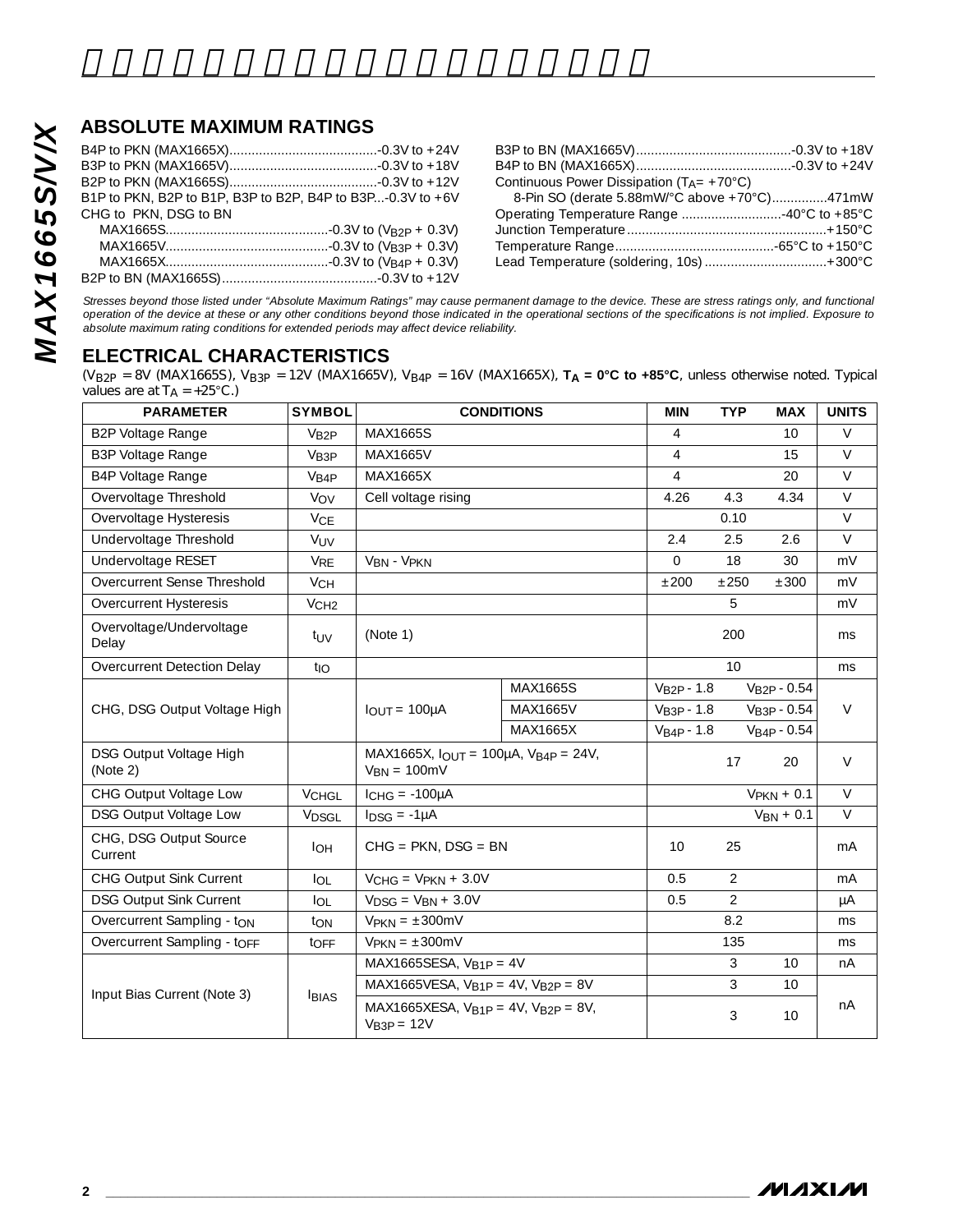#### **ELECTRICAL CHARACTERISTICS (continued)**

 $(V_{\text{B2P}} = 8V$  (MAX1665S),  $V_{\text{B3P}} = 12V$  (MAX1665V),  $V_{\text{B4P}} = 16V$  (MAX1665X),  $T_A = 0^{\circ}C$  to +85°C, unless otherwise noted. Typical values are at  $T_A = +25^{\circ}C$ .)

| <b>PARAMETER</b>            | <b>SYMBOL</b> | <b>CONDITIONS</b> | <b>MIN</b> | <b>TYP</b> | <b>MAX</b> | <b>UNITS</b> |
|-----------------------------|---------------|-------------------|------------|------------|------------|--------------|
| Input Bias Current Matching | $\Delta$ BIAS | (Notes 3, 4)      |            | $+500$     |            | рA           |
| <b>Supply Current</b>       | lcc           |                   |            |            | 25         | μA           |
| <b>Standby Mode Current</b> | li P          | (Note 5)          |            |            |            | μA           |
| Undervoltage Lockout        | Vuvi o        | $DSG = CHG = low$ |            | 4.0        | 4.7        |              |

#### **ELECTRICAL CHARACTERISTICS**

(VB2P = 8V (MAX1665S), VB3P = 12V (MAX1665V), VB4P = 16V (MAX1665X), **TA = -40°C to +85°C**, unless otherwise noted.) (Note 6)

| <b>PARAMETER</b>                    | <b>SYMBOL</b>               |                                                                        | <b>CONDITIONS</b> | <b>MIN</b> | <b>MAX</b><br><b>TYP</b> | <b>UNITS</b> |
|-------------------------------------|-----------------------------|------------------------------------------------------------------------|-------------------|------------|--------------------------|--------------|
| <b>B2P Voltage Range</b>            | V <sub>B2P</sub>            | MAX1665S                                                               |                   | 4          | 10                       | $\vee$       |
| <b>B3P Voltage Range</b>            | V <sub>B3P</sub>            | MAX1665V                                                               |                   | 4          | 15                       | $\vee$       |
| B4P Voltage Range                   | V <sub>B4P</sub>            | MAX1665X                                                               |                   | 4          | 20                       | $\vee$       |
| Overvoltage Threshold               | Vov                         | Cell voltage rising                                                    |                   | 4.20       | 4.24                     | $\vee$       |
| Undervoltage Threshold              | VUV                         |                                                                        |                   | 2.4        | 2.6                      | $\vee$       |
| Undervoltage RESET                  | <b>V<sub>RF</sub></b>       | <b>VBN- VPKN</b>                                                       |                   | $\Omega$   | 30                       | mV           |
| Overcurrent Sense Threshold         | VCH                         |                                                                        |                   | ±180       | ±320                     | mV           |
|                                     |                             |                                                                        | MAX1665S          | $VB2P - 2$ | $VB2P - 0.5$             |              |
| CHG, DSG Output Voltage High        |                             | $IOUT = 100\muA$                                                       | MAX1665V          | $VB3P - 2$ | $VB3P - 0.5$             | $\vee$       |
|                                     |                             |                                                                        | MAX1665X          | $VB4P - 2$ | $VB4P - 0.5$             |              |
| DSG Output Voltage High<br>(Note 2) |                             | MAX1665X, $I_{OUT} = 100\mu A$ , $V_{B4P} = 24V$ ,<br>$V_{BN} = 100mV$ |                   | 20         | $\vee$                   |              |
| CHG Output Voltage Low              | <b>VCHGL</b>                | $ICHG = -100\mu A$                                                     |                   |            | $V$ <sub>PKN</sub> + 0.1 | $\vee$       |
| DSG Output Voltage Low              | V <sub>DSGL</sub>           | $I_{DSG} = -1\mu A$                                                    |                   |            | $V_{BN} + 0.1$           | $\vee$       |
| CHG, DSG Output Source<br>Current   | $I_{OH}$                    | $CHG = PKN, DSG = BN$                                                  |                   | 10         |                          | mA           |
| CHG Output Sink Current             | loi                         | $VCHG = VPKN + 0.3V$                                                   |                   | 0.2        |                          | mA           |
| <b>DSG Output Sink Current</b>      | loi                         | $VDSG = VBN + 0.3V$                                                    |                   | 0.2        |                          | μA           |
|                                     |                             | $MAX1665SESA, VB1P = 4V$                                               |                   |            | 10 <sup>2</sup>          |              |
| Input Bias Current (Note 3)         | <b>IBIAS</b>                | $MAX1665VESA, V_{B1P} = 4V, V_{B2P} = 8V$                              |                   |            | 10                       | nA           |
|                                     |                             | $MAX1665XESA, V_{B1P} = 4V, V_{B2P} = 8V,$<br>$VB3P = 12V$             |                   |            | 10                       |              |
| <b>Supply Current</b>               | $I_{\rm CC}$                |                                                                        |                   |            | 30                       | μA           |
| Standby Mode Current                | $\mathsf{I}$   $\mathsf{P}$ | (Note 5)                                                               |                   |            | $\mathcal{L}$            | μA           |
| Undervoltage Lockout                | VUVLO                       | $DSG = CHG = low$                                                      |                   |            | 4.7                      | $\vee$       |

**Note 1:** Applies to the differential voltage measured on any cell.

**Note 2:** DSG is internally clamped to a maximum of 20V to protect the external MOSFET (V<sub>GS</sub>).

**Note 3:** Guaranteed by design.

**Note 4:** The input bias matching between cells is measured with a 4V voltage between cells.

**Note 5:** At least one cell is <VUV.

**Note 6:** Specifications to -40°C are guaranteed by design, not production tested.

**MAXIM**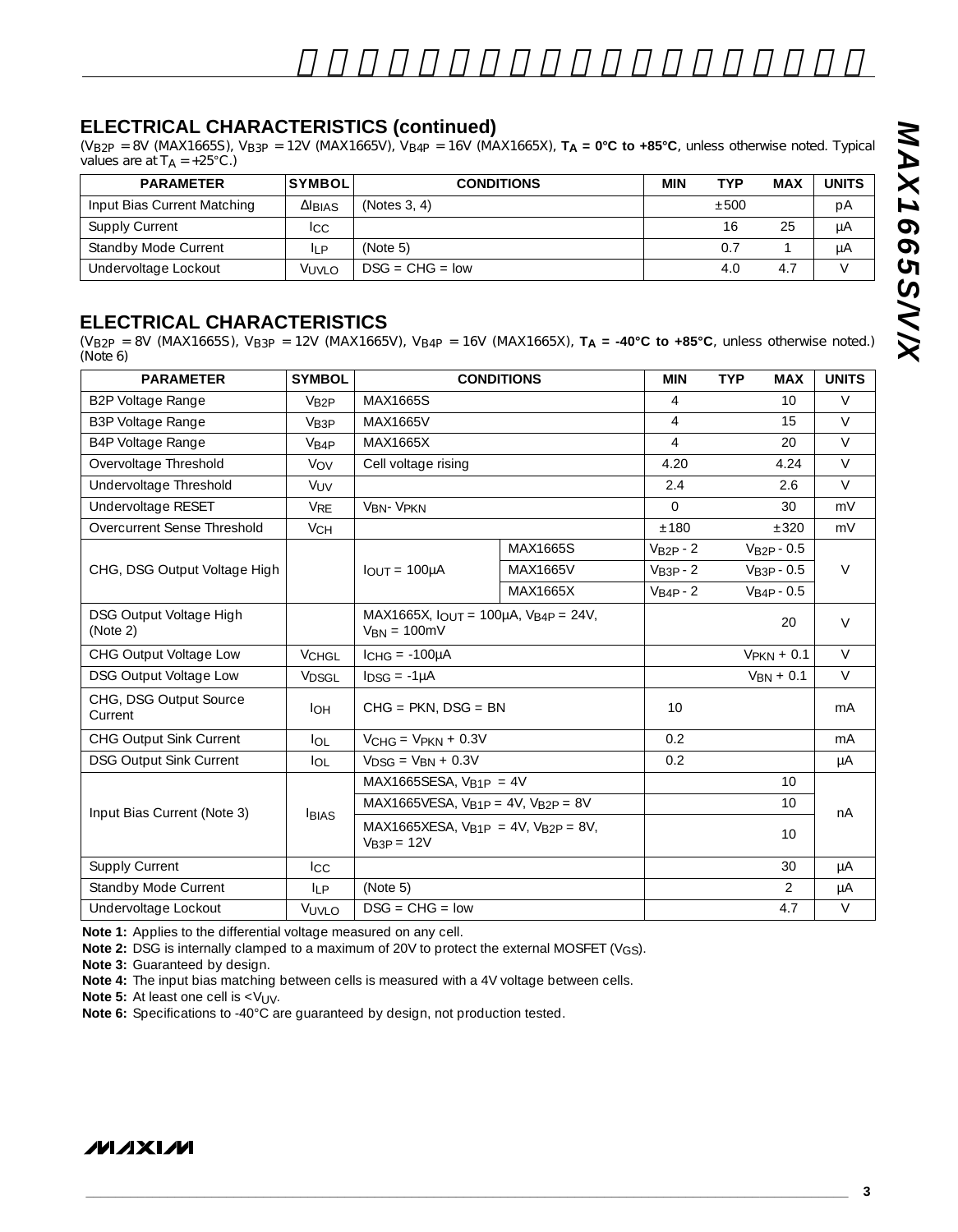$(T_A = +25^{\circ}C,$  unless otherwise noted.)



50ms/div

 $\overline{\phantom{a}}$  . The contract of the contract of the contract of the contract of the contract of the contract of the contract of the contract of the contract of the contract of the contract of the contract of the contract of

50ms/div

16.0

2.5 3.5 3.0 4.0 4.5 5.0

SUPPLY VOLTAGE PER CELL (V)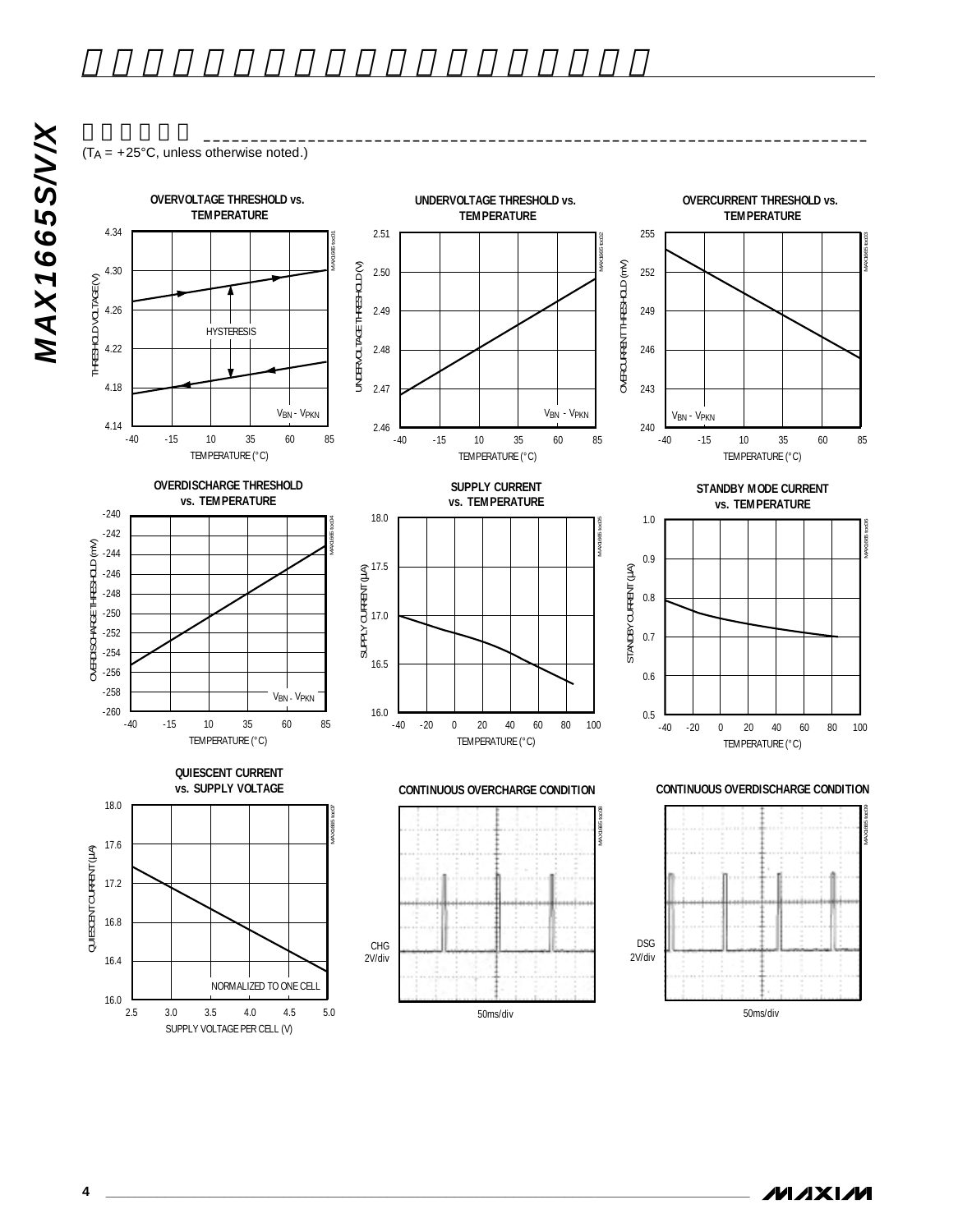| <b>MAX1665S</b> | <b>MAX1665V</b> | <b>MAX1665X</b> |                  |                |                |               |  |
|-----------------|-----------------|-----------------|------------------|----------------|----------------|---------------|--|
| 1, 8            | $\mathbf{1}$    |                 | I.C.             |                |                |               |  |
|                 |                 | $\mathbf{1}$    | B <sub>4</sub> P | $\overline{4}$ | $\overline{4}$ | $Li+$         |  |
| $\overline{2}$  | $\overline{2}$  | 2               | <b>DSG</b>       |                | ${\sf N}$      | <b>MOSFET</b> |  |
| $\mathsf 3$     | $\sqrt{3}$      | $\mathfrak{Z}$  | CHG              |                | ${\sf N}$      | <b>MOSFET</b> |  |
| 4               | 4               | $\overline{4}$  | <b>PKN</b>       |                |                |               |  |
| $\mathbf 5$     | 5               | 5               | <b>BN</b>        | $\mathbf{1}$   | $Li+$          |               |  |
| 6               | 6               | 6               | B <sub>1</sub> P | $\mathbf{1}$   | $\mathbf{1}$   | $Li+$         |  |
| $\overline{7}$  | $\overline{7}$  | $\overline{7}$  | B <sub>2</sub> P | 2              | 2              | $Li+$         |  |
|                 | 8               | 8               | B <sub>3</sub> P | 3              | 3              | $Li+$         |  |

 $\frac{1}{2}$  , and the contract of the contract of the contract of the contract of the contract of the contract of the contract of the contract of the contract of the contract of the contract of the contract of the contract

1.  $V_{BN}$  <  $V_{PKN}$  + 0.018V()

| <b>CHARGE</b><br><b>OVERCURRENT</b> | <b>DISCHARGE</b><br><b>OVERCURRENT</b> | <b>OVERVOLTAGE</b> | <b>UNDERVOLTAGE</b> | <b>CHG</b> | <b>DSG</b> | <b>GATE</b><br><b>CLOCKED</b> | <b>MAX</b><br><b>SUPPLY</b><br><b>CURRENT*</b><br>$(\mu A)$ |
|-------------------------------------|----------------------------------------|--------------------|---------------------|------------|------------|-------------------------------|-------------------------------------------------------------|
|                                     | 0                                      |                    | C                   | High       | High       | <b>No</b>                     | 25                                                          |
|                                     | $\mathbf 0$                            | $\Omega$           |                     | Low        | Low        | <b>No</b>                     |                                                             |
|                                     | 0                                      |                    |                     | Low        | High       | <b>No</b>                     | 25                                                          |
|                                     | $\mathbf 0$                            |                    |                     | Low        | Low        | <b>No</b>                     |                                                             |
|                                     |                                        | $\Omega$           | 0                   | Gated      | Gated      | Yes                           | 25                                                          |
|                                     |                                        | 0                  |                     | Low        | Low        | <b>No</b>                     |                                                             |
|                                     |                                        |                    | 0                   | Low        | Gated      | Yes                           | 25                                                          |
|                                     |                                        |                    |                     | Low        | Low        | No                            |                                                             |

\**Assuming no load on CHG or DSG.*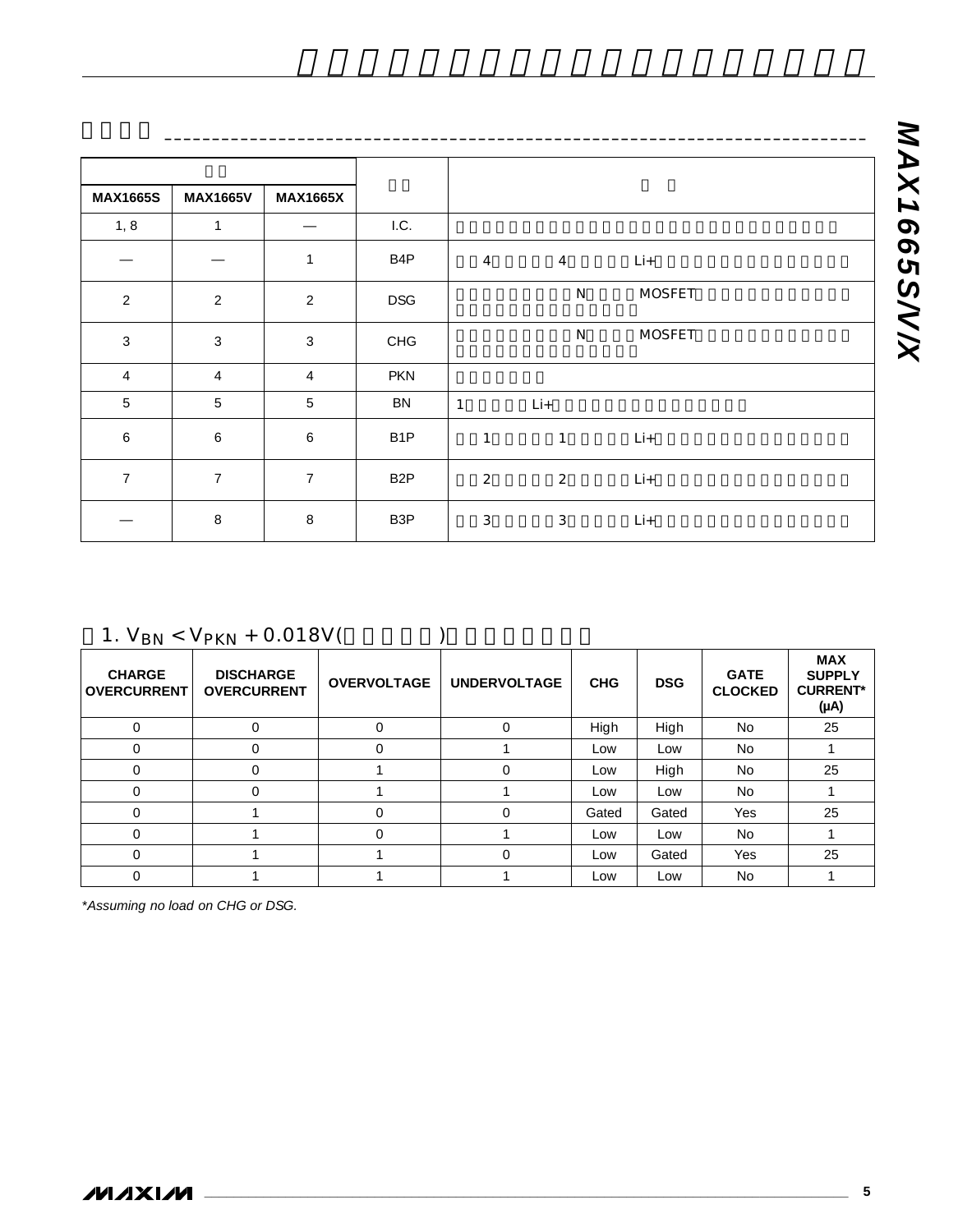### $2. V_{BN} > V_{PKN} + 0.018V($

| <b>CHARGE</b><br><b>OVERCURRENT</b> | 2. $V_{BN}$ > $V_{PKN}$ + 0.018V (<br><b>DISCHARGE</b><br><b>OVERCURRENT</b> | <b>OVERVOLTAGE</b> | <b>UNDERVOLTAGE</b> | <b>CHG</b> | <b>DSG</b> | <b>GATE</b><br><b>CLOCKED</b> | <b>MAX</b><br><b>SUPPLY</b><br><b>CURRENT*</b><br>$(\mu A)$ |
|-------------------------------------|------------------------------------------------------------------------------|--------------------|---------------------|------------|------------|-------------------------------|-------------------------------------------------------------|
| $\Omega$                            | $\Omega$                                                                     | $\Omega$           | $\Omega$            | High       | High       | <b>No</b>                     | 25                                                          |
| $\Omega$                            | $\Omega$                                                                     | $\Omega$           |                     | High       | High       | No.                           | 25                                                          |
| $\mathbf{O}$                        | $\Omega$                                                                     |                    | $\Omega$            | Low        | High       | No.                           | 25                                                          |
| $\Omega$                            | $\Omega$                                                                     |                    |                     | Low        | High       | No.                           | 25                                                          |
|                                     | $\Omega$                                                                     | $\mathbf 0$        | $\Omega$            | Gated      | Gated      | <b>Yes</b>                    | 25                                                          |
|                                     | $\Omega$                                                                     | $\overline{0}$     |                     | Gated      | Gated      | Yes                           | 25                                                          |
|                                     | $\Omega$                                                                     | и                  | $\Omega$            | Low        | High       | No.                           | 25                                                          |
|                                     | $\overline{0}$                                                               |                    |                     | Low        | High       | No                            | 25                                                          |

\**Assuming no load on CHG or DSG.*



|       |                   |              |     | MAX1665 |             |  |     |               |
|-------|-------------------|--------------|-----|---------|-------------|--|-----|---------------|
|       | MAX1665S MAX1665V | MAX1665X Li+ | CHG | DSG 2   |             |  | N   | <b>MOSFET</b> |
| 2 3 4 |                   |              |     |         | B1P B2P B3P |  | B4P |               |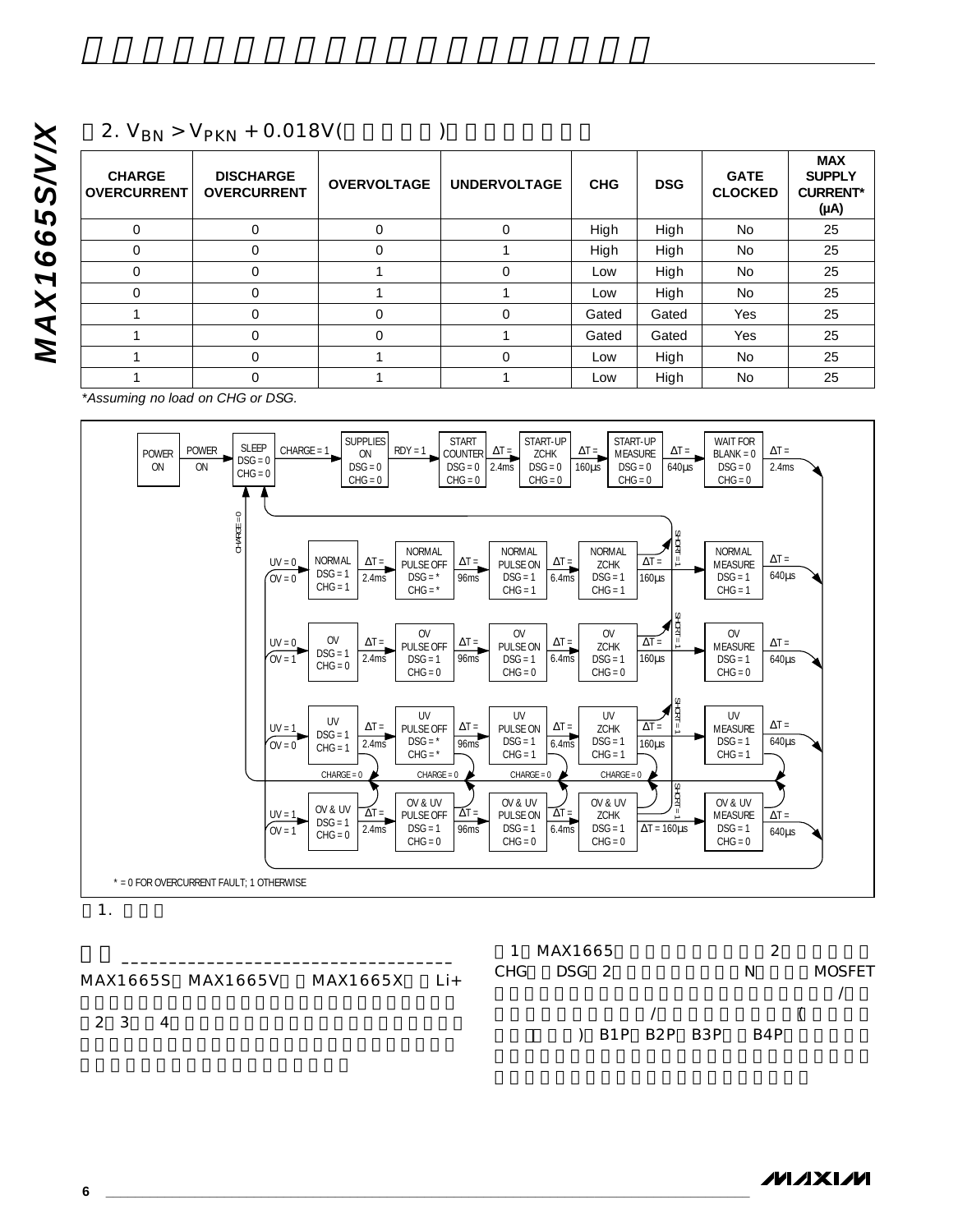|                                 | CHG DSG                                               |                            |                                                                   |                                                                 |
|---------------------------------|-------------------------------------------------------|----------------------------|-------------------------------------------------------------------|-----------------------------------------------------------------|
| <b>MOSFET</b>                   |                                                       |                            | MAX1665                                                           | CHG                                                             |
| <b>FET</b>                      |                                                       |                            | <b>PKN</b><br>DSG BN                                              | <b>MOSFET</b>                                                   |
|                                 |                                                       |                            |                                                                   | $\mathcal{E}$                                                   |
|                                 | MAX1665                                               |                            | MAX1665<br><b>BN</b><br><b>PKN</b>                                | $+250mV$                                                        |
|                                 |                                                       | <b>MOSFET</b><br><b>BN</b> |                                                                   |                                                                 |
| <b>PKN</b>                      |                                                       |                            | $-250mV$                                                          |                                                                 |
| (Electrical Characteristics     | )                                                     |                            | DSG<br>CHG<br>12Hz                                                |                                                                 |
|                                 | MAX1665                                               |                            |                                                                   |                                                                 |
| $25\mu A$                       |                                                       |                            |                                                                   |                                                                 |
|                                 |                                                       |                            | $\mathbf{1}$<br>$\overline{2}$                                    |                                                                 |
| $1 \mu A$                       |                                                       |                            |                                                                   |                                                                 |
|                                 |                                                       |                            |                                                                   |                                                                 |
|                                 |                                                       |                            | MAX1665                                                           | MAX1665                                                         |
| <b>MOSFET</b>                   | $V_{\rm OV}($<br>$\mathcal{C}$<br>(CHG)<br><b>PKN</b> |                            |                                                                   | $\overline{2}$                                                  |
|                                 |                                                       | MAX1665                    |                                                                   |                                                                 |
|                                 |                                                       |                            |                                                                   |                                                                 |
| 100 <sub>m</sub>                |                                                       | $V_{OV}$ -                 | B4P: $I_4 = 3I_{CB} + V_4 / R = 4V_4 / R = BAT4$                  |                                                                 |
| $\mathcal{E}$<br>$\overline{C}$ |                                                       |                            | B3P: $I_3 = I_3P + I_4 = BAT3$                                    |                                                                 |
|                                 |                                                       |                            | $I_3 = I_4 + (V_3 - V_4) / R = (3V_4 + V_3) / R$                  | $13P + ICB = V_3 / R \implies 13P = V_3 / R - V_4 / R$          |
| $\prime$                        |                                                       |                            | B2P: $I_2 = I_2P + I_3 = BAT2$                                    |                                                                 |
| 2.50V                           |                                                       | $(V_{UV}$                  |                                                                   | $I_{2P} + I_{CB} = V_2 / R \implies I_{2P} = V_2 / R - V_4 / R$ |
| V <sub>UV</sub>                 |                                                       | CHG PKN                    |                                                                   | $I_2 = I_3 + V_2 / R - V_4 / R = I_4 + (V_3 - V_4) / R +$       |
| DSG BN                          |                                                       |                            |                                                                   | $(V_2 - V_4) / R = (2V_4 + V_3 + V_2) / R$                      |
| <b>PKN</b><br>18mV<br>ΒN        | $1 \mu A$                                             |                            | B1P: $I_1 = I_{1P} + I_2 = BAT1$                                  |                                                                 |
|                                 |                                                       |                            | $I_{1P} + I_{CB} = VI / R \Rightarrow I_{1P} = V_1 / R - V_4 / R$ | $I_1 = I_2 + V_1 / R - V_4 / R = I_4 + (V_3 - V_4) / R +$       |
| (BN PKN                         | $\mathcal{E}$                                         |                            | $(V_2 - V_4) / R + (V_1 - V_4) / R$                               |                                                                 |
|                                 |                                                       |                            | = $(V_4 + V_3 + V_2 + V_1) / R$                                   |                                                                 |
|                                 | MAX1665                                               |                            | $I_2 = I_3 = I_4 = 4V_4/R$                                        | $V_1 = V_2 = V_3 = V_4$ $I_{1P} = I_{2P} = I_{3P} = 0$ $I_1 =$  |
| BN PKN<br><b>DSG</b>            | 18 <sub>m</sub> V                                     | CHG                        |                                                                   | MAX1665<br>(70nA)<br>150nA)                                     |
|                                 |                                                       | MAX1665                    | 1/32)<br>5nA<br>2nA                                               |                                                                 |

BN PKN 18mV

*MAX1665S/V/X*

MAX1665S/V/X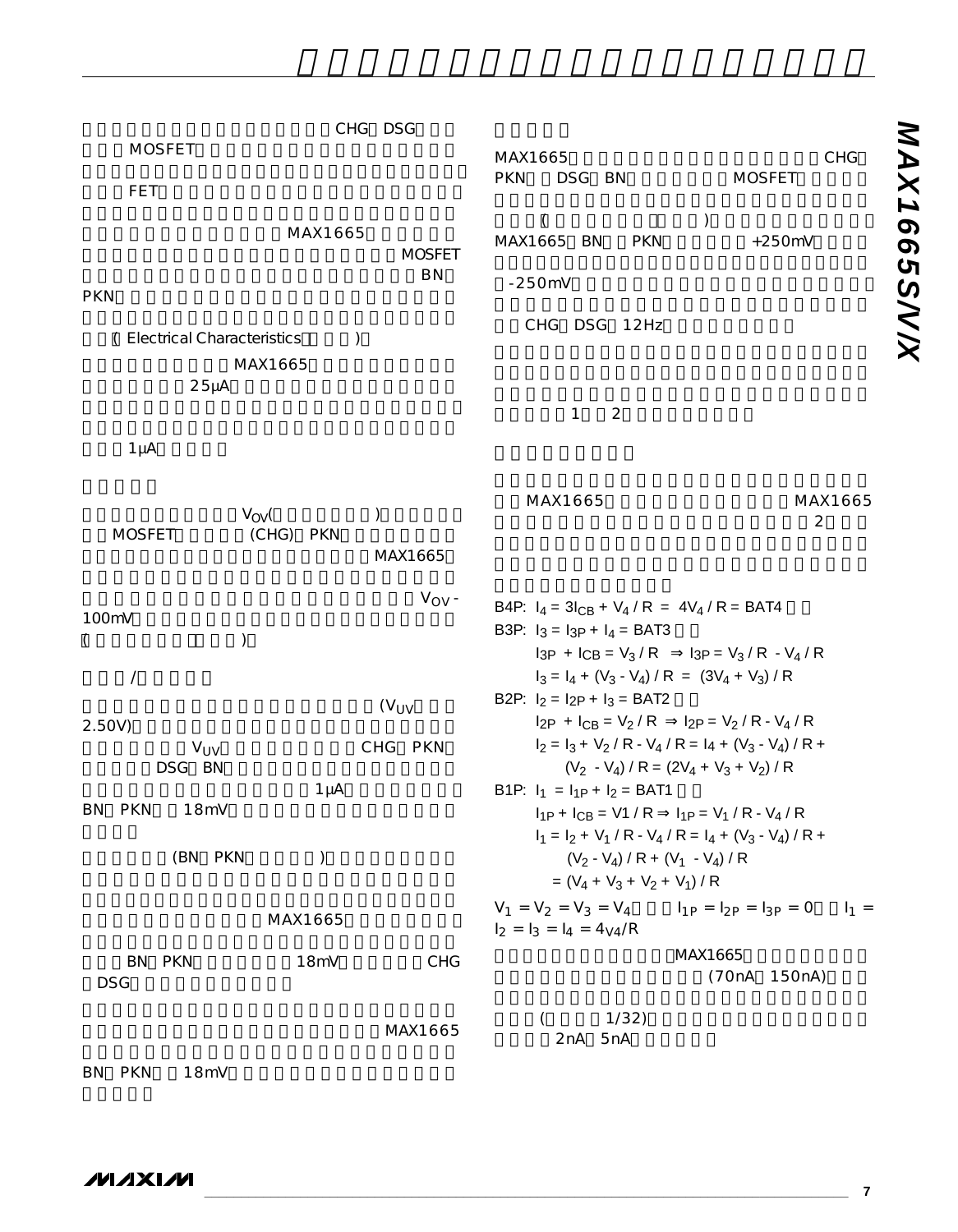

アプリケーション情報 \_\_\_\_\_\_\_\_\_\_\_\_\_\_\_\_\_\_\_ **MOSFET** N MOSFET / CHG DSG MOSFET  $Li+$ and DSG BN N MOSFET MAX1665X  $V_{GS}$  20V IRF7101 8 SOP N MOSFET MOSFET  $\overline{\mathbf{3}}$ MOSFET

#### 2、3及び4セルアプリケーション

3 5 2 3 4 2 MOSFET(IRF7101 N MOSFET)

 $+$   $/$ MOSFET

 $Li+$ 

#### 3. MOSFET

| <b>DUAL N-CHANNEL</b><br><b>MOSFETS</b> | <b>TYPICAL</b><br>$RDS(ON)$ ( $\Omega$ ) | MAX $V_{GS}$<br>M |
|-----------------------------------------|------------------------------------------|-------------------|
| <b>IRF9956</b>                          | 0.10                                     | $+20$             |
| <b>FDS6990A</b>                         | 0.018                                    | $+20$             |
| Si9936                                  | 0.050                                    | $+20$             |



 $3. 2$ 

**MAXIM** 

**8 \_\_\_\_\_\_\_\_\_\_\_\_\_\_\_\_\_\_\_\_\_\_\_\_\_\_\_\_\_\_\_\_\_\_\_\_\_\_\_\_\_\_\_\_\_\_\_\_\_\_\_\_\_\_\_\_\_\_\_\_\_\_\_\_\_\_\_\_\_\_\_\_\_\_\_\_\_\_\_\_\_\_\_\_\_\_\_\_\_\_\_\_\_\_\_\_\_\_\_\_**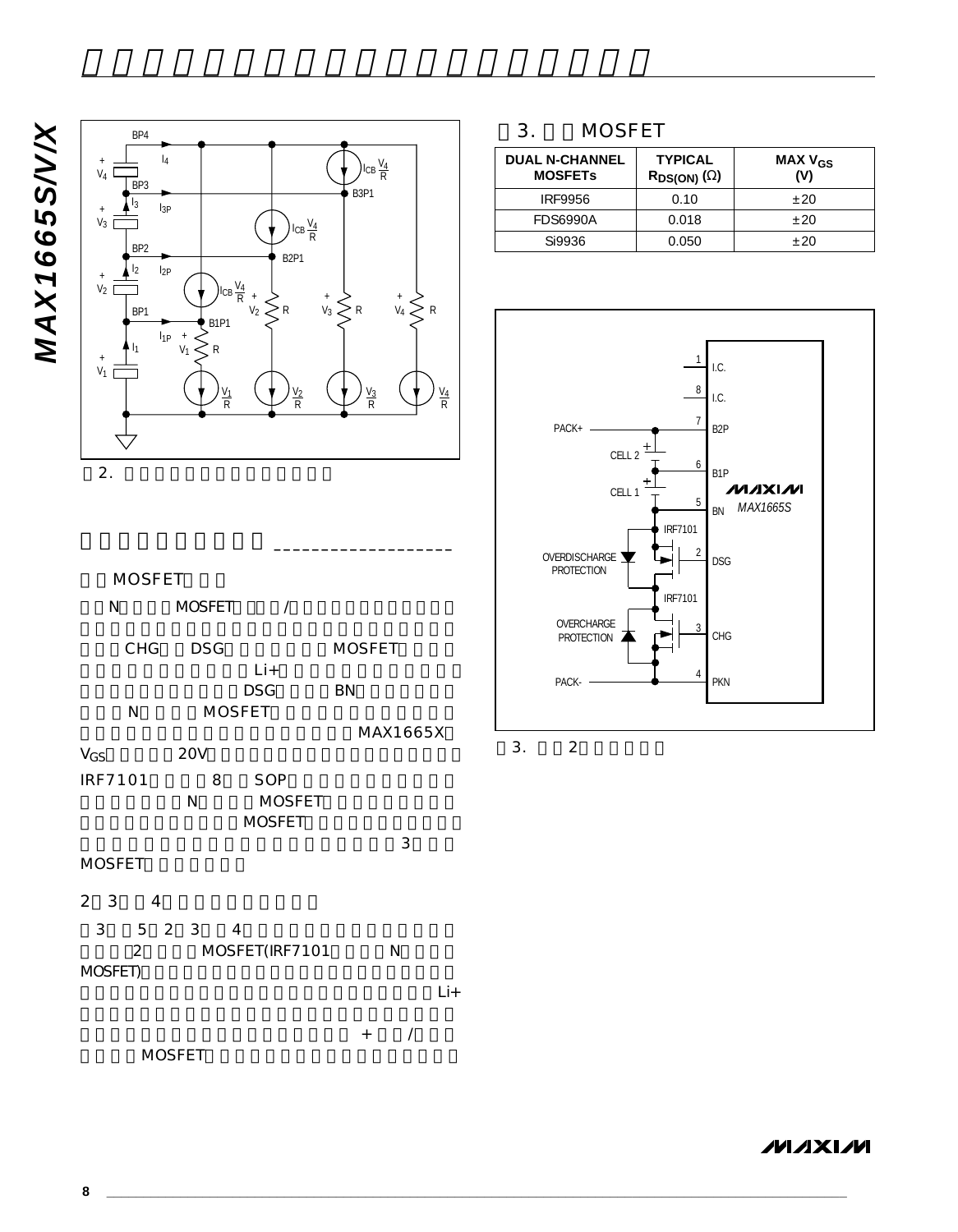





 $5. 4$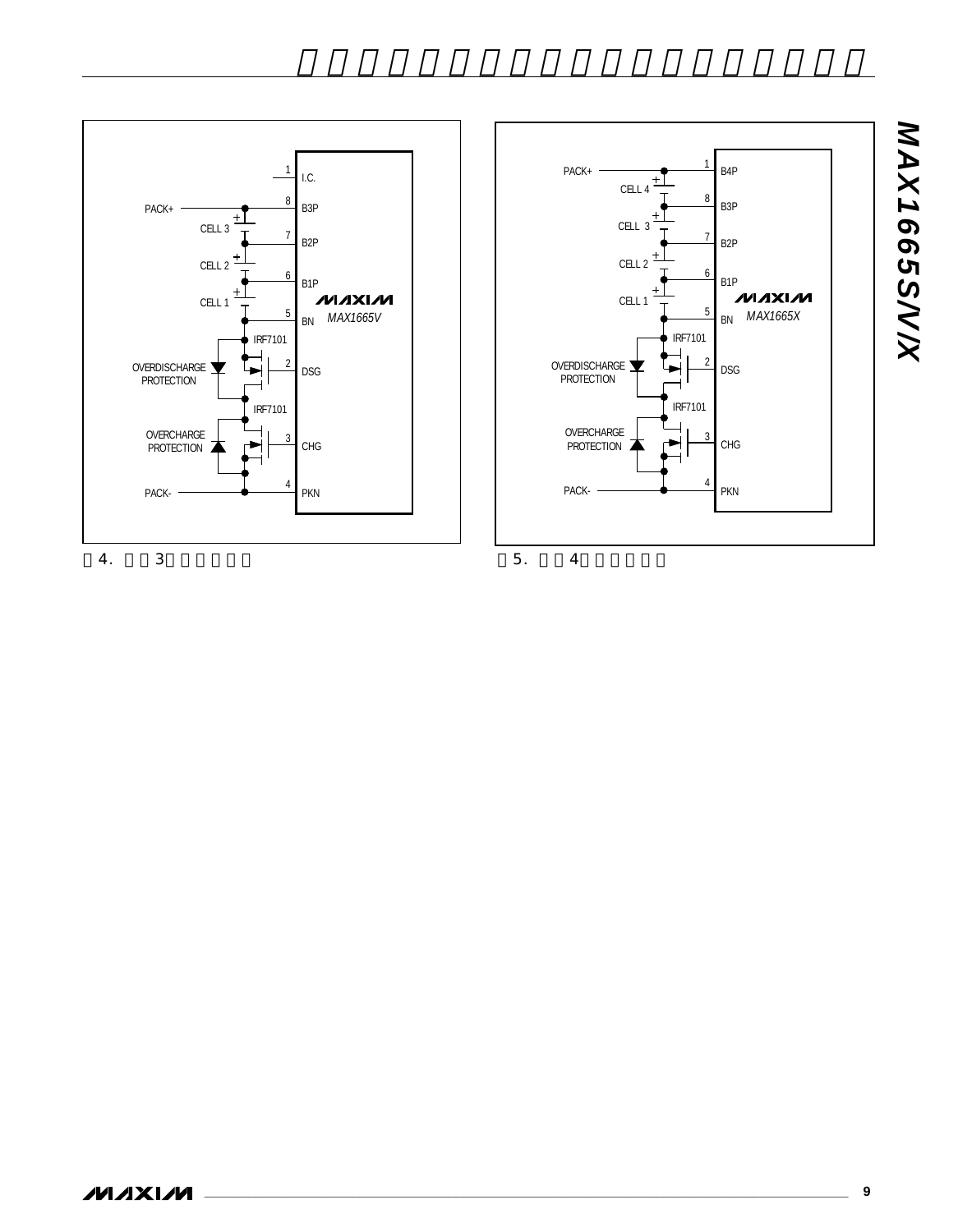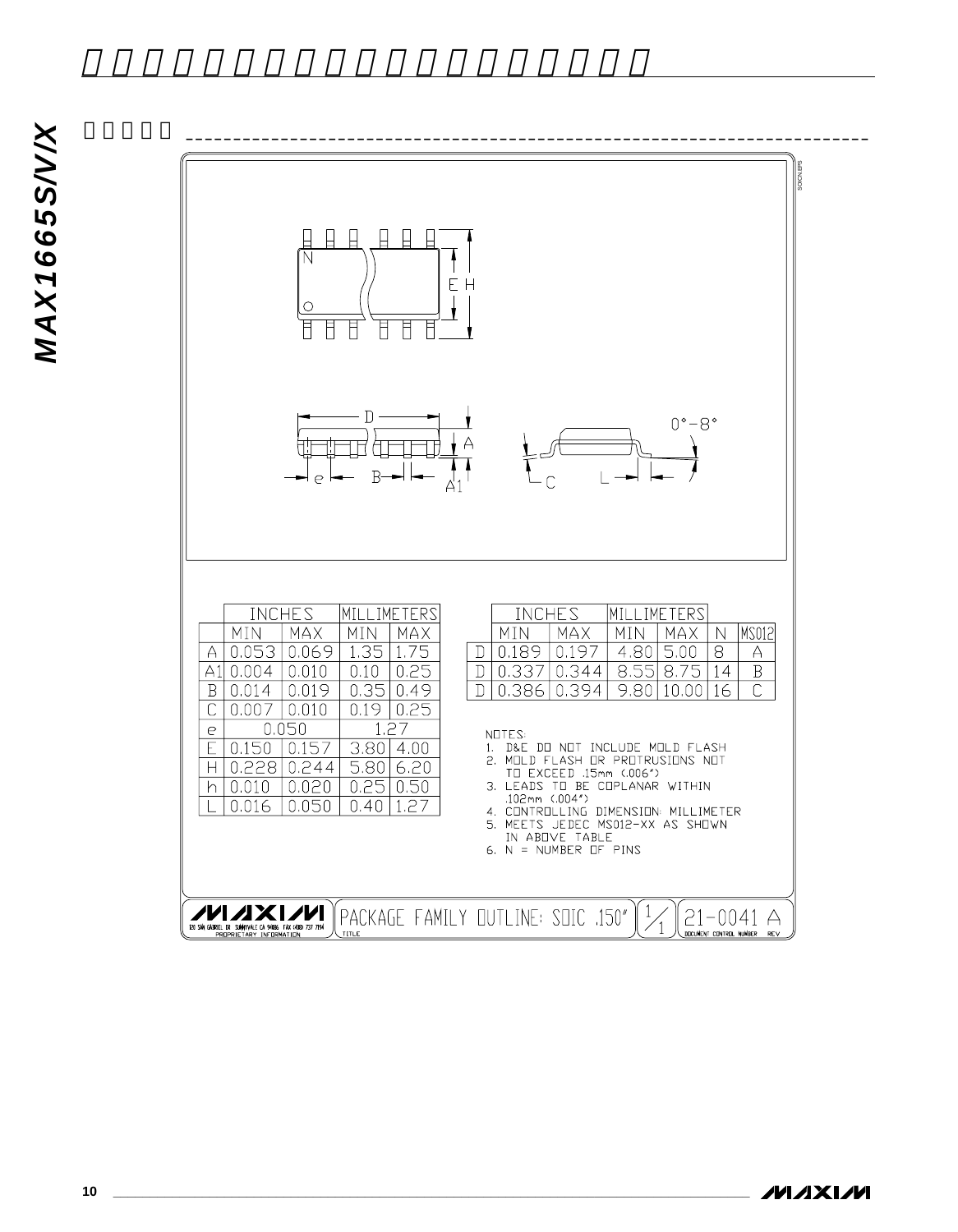**NOTES**